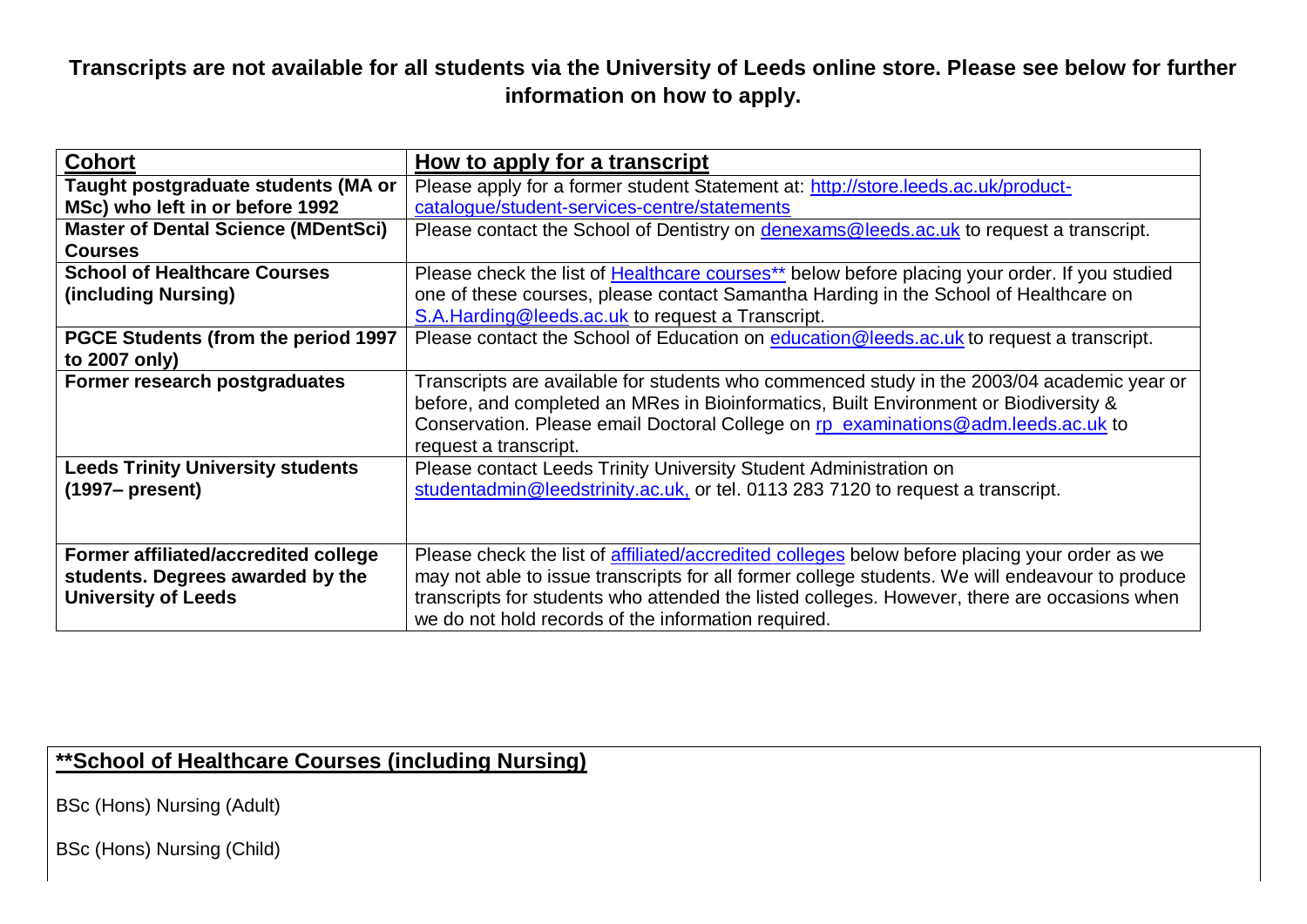BSc Midwifery

BSc Radiography

BA Social Work

Diploma of Higher Education in Nursing (Adult)

Diploma of Higher Education in Nursing (Child)

Diploma of Higher Education in Nursing (Mental Health)

Diploma of Higher Education in Nursing (Learning Disabilities)

Advanced Diploma in Nursing (Adult)

Advanced Diploma in Nursing (Child)

Advanced Diploma in Nursing (Mental Health)

Advanced Diploma in Nursing (Learning Disabilities)

Registered General Nurse (pre modular programmes)

<span id="page-1-0"></span>

| <b>Name of College</b>                                             | <b>Transcript issued by University of Leeds?</b>                         |
|--------------------------------------------------------------------|--------------------------------------------------------------------------|
| Askham Bryan 1992 - 2009                                           | No. Please contact Askham Bryan College Student Records on 01904         |
|                                                                    | 772211 to request a transcript                                           |
| Barnsley College 1995 - 2005                                       | Yes                                                                      |
| Bingley Training College 1947-1964/5                               | Yes but Certificate of Education only, no other qualifications available |
| Bingley College of Education 1965-76                               | Yes but Certificate of Education only, no other qualifications available |
| Bingley College 1976-1977                                          | Yes but Certificate of Education only, no other qualifications available |
| Bingley College merged with Ilkley College in 1977                 | Yes but Certificate of Education only, no other qualifications available |
| <b>Bretton Hall 1949-1951</b>                                      | Yes                                                                      |
| Bretton Hall Training College for Teachers of Music, Art and Drama | Yes                                                                      |
| 1951-1962                                                          |                                                                          |
| <b>Bretton Hall 1962-1964</b>                                      | Yes                                                                      |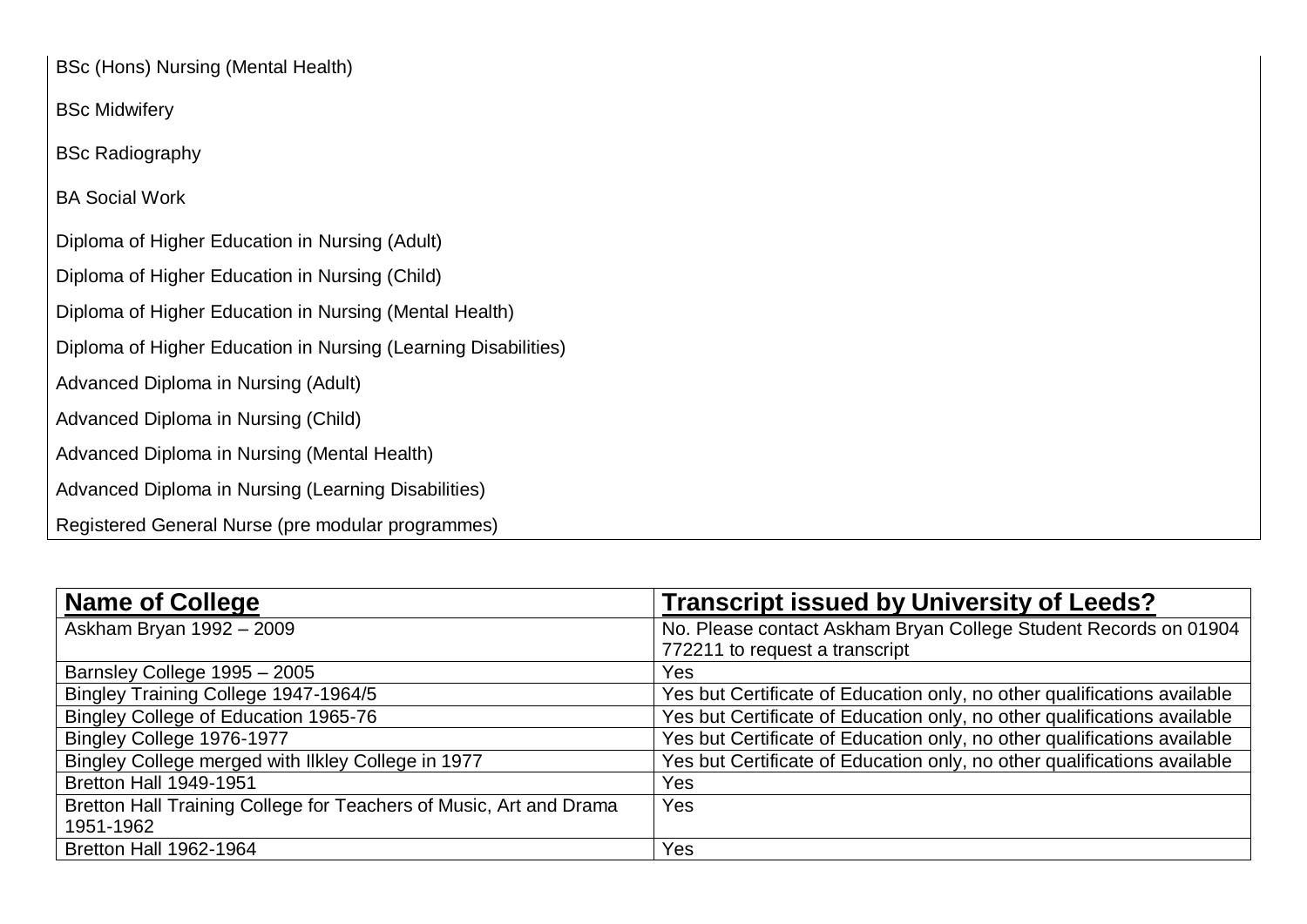| <b>Transcript issued by University of Leeds?</b>                                                                                                    |
|-----------------------------------------------------------------------------------------------------------------------------------------------------|
| Yes                                                                                                                                                 |
| Yes                                                                                                                                                 |
| Yes                                                                                                                                                 |
|                                                                                                                                                     |
| Yes but Certificate of Education only, no other qualifications available                                                                            |
| Yes but Certificate of Education only, no other qualifications available                                                                            |
| Yes but Certificate of Education only, no other qualifications available                                                                            |
| No transcript available. Taught student statement only if a degree was                                                                              |
| awarded.                                                                                                                                            |
| No. Please contact Leeds College of Music on 0113 2223413 or email                                                                                  |
| examinations@lcm.ac.uk to request a transcript.                                                                                                     |
| No transcript available. Taught student statement only if a degree was                                                                              |
| awarded.                                                                                                                                            |
| No. Please contact the College of the Resurrection on 01924 490441                                                                                  |
| or email hscott@mirfield.org.uk to request a transcript.                                                                                            |
| Yes                                                                                                                                                 |
| Yes                                                                                                                                                 |
| Yes but Certificate of Education only, no other qualifications available.                                                                           |
| Yes but Certificate of Education only, no other qualifications available.                                                                           |
| No. Please see Leeds Arts University website http://www.leeds-                                                                                      |
| art.ac.uk/student-support/confirmation-of-results-service/ for types of                                                                             |
| certification obtainable as transcripts only available for degrees completed<br>from 2002 onwards. Contact Barbara Mulroy on Barbara. Mulroy@leeds- |
| art.ac.uk for more information.                                                                                                                     |
| Certificate of Education only, no other qualifications available                                                                                    |
|                                                                                                                                                     |
| No. Please contact Huddersfield University on awards@hud.ac.uk to request                                                                           |
| a transcript.                                                                                                                                       |
| No. Please contact Huddersfield University on awards@hud.ac.uk to request                                                                           |
| a transcript.                                                                                                                                       |
| No. Please contact Huddersfield University on awards@hud.ac.uk to request                                                                           |
| a transcript.                                                                                                                                       |
|                                                                                                                                                     |
| No. Please see Leeds Arts University website http://www.leeds-<br>art.ac.uk/student-support/confirmation-of-results-service/ for types of           |
| certification obtainable as transcripts only available for degrees completed                                                                        |
|                                                                                                                                                     |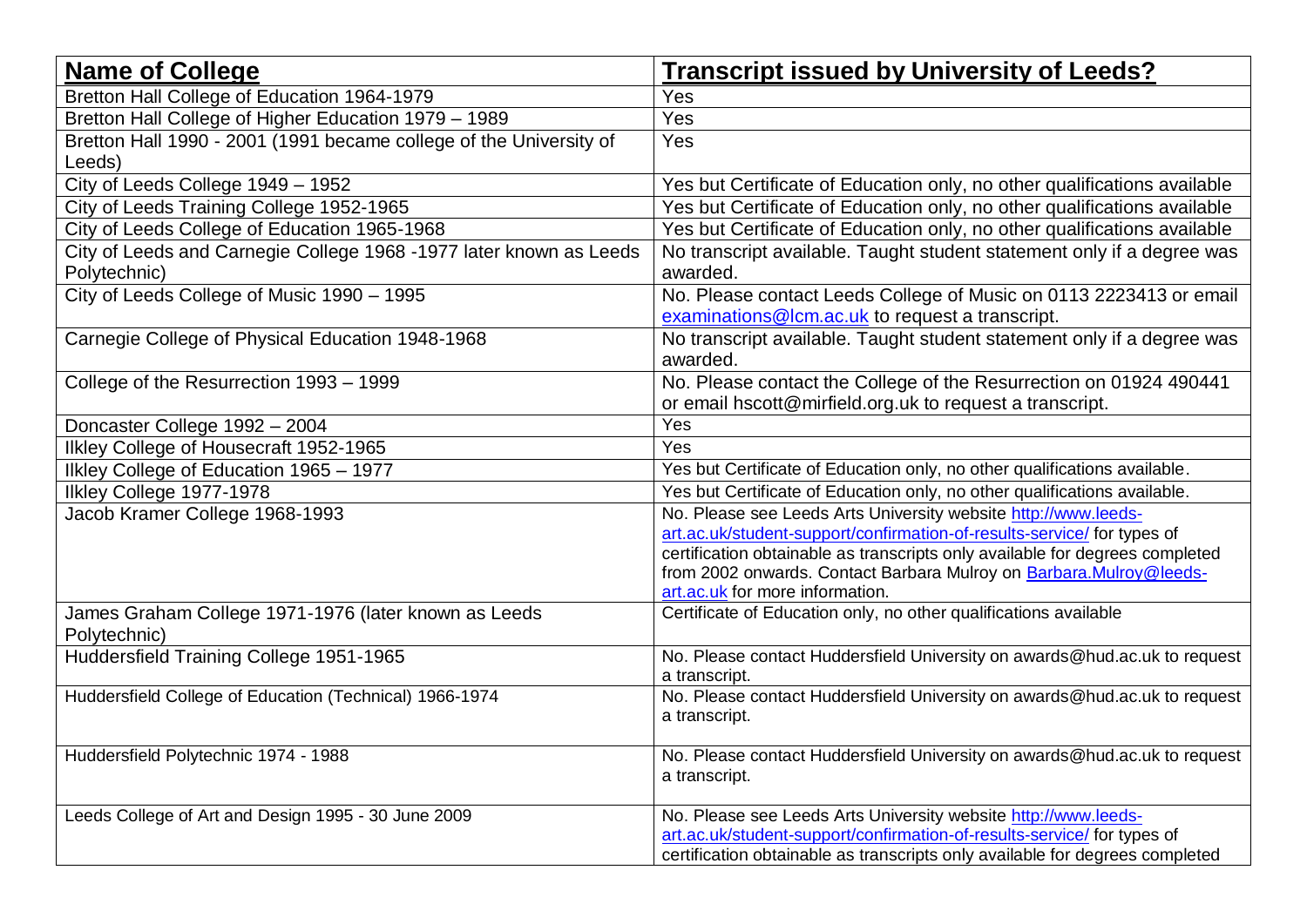| <b>Name of College</b>                                                     | <b>Transcript issued by University of Leeds?</b>                                                       |
|----------------------------------------------------------------------------|--------------------------------------------------------------------------------------------------------|
|                                                                            | from 2002 onwards. Contact Barbara Mulroy on Barbara. Mulroy@leeds-<br>art.ac.uk for more information. |
| Leeds College of Art 1st July 2009 - 2010                                  | No. Please see Leeds Arts University website http://www.leeds-                                         |
|                                                                            | art.ac.uk/student-support/confirmation-of-results-service/ for types of                                |
|                                                                            | certification obtainable as transcripts only available for degrees completed                           |
|                                                                            | from 2002 onwards. Contact Barbara Mulroy on Barbara. Mulroy@leeds-                                    |
|                                                                            | art.ac.uk for more information.                                                                        |
| Leeds College of Health 1991 - 1993                                        | <b>Yes</b>                                                                                             |
| Leeds College of Music 1996 - 2008                                         | No. Please contact Leeds College of Music on 0113 2223413 or email                                     |
|                                                                            | examinations@lcm.ac.uk to request a transcript.                                                        |
| Leeds Polytechnic Dept. of Education in Home Economics 1970-1971           | No. Please contact Carole Brown, Leeds Beckett University on                                           |
|                                                                            | c.j.brown@leedsmet.ac.uk to request a transcript.                                                      |
|                                                                            |                                                                                                        |
| Leeds Polytechnic Dept. of Educational Studies 1971 - Jan 1977             | No. Please contact Carole Brown, Leeds Beckett University on                                           |
|                                                                            | c.j.brown@leedsmet.ac.uk to request a transcript.                                                      |
|                                                                            |                                                                                                        |
| Leeds Polytechnic School of Education 1976 - 1986                          | No. Please contact Carole Brown, Leeds Beckett University on                                           |
|                                                                            | c.j.brown@leedsmet.ac.uk to request a transcript.                                                      |
| Margaret McMillan College 1953 - 1972                                      | Yes (Certificate of Education)                                                                         |
|                                                                            |                                                                                                        |
| North Riding Training College 1950 - 1964                                  | No. Please apply for a former student statement at:                                                    |
|                                                                            | http://store.leeds.ac.uk/product-catalogue/student-services-                                           |
|                                                                            | centre/statements                                                                                      |
| North Riding College of Education 1965 - 1985                              | No. Please apply for a former student statement at:                                                    |
|                                                                            | http://store.leeds.ac.uk/product-catalogue/student-services-                                           |
|                                                                            | centre/statements                                                                                      |
| North Riding College 1986 - 1995 (1990 became college of the University of | No. Please apply for a former student statement at:                                                    |
| Leeds)                                                                     | http://store.leeds.ac.uk/product-catalogue/student-services-                                           |
|                                                                            | centre/statements                                                                                      |
| North Yorkshire College of Health 1993 - 1999                              | Yes                                                                                                    |
|                                                                            |                                                                                                        |
| Northern School of Contemporary Dance 1991 - 2007                          | No. Please contact Northern School Of Contemporary Dance on 0113 219                                   |
|                                                                            | 3000 to request a transcript.                                                                          |
|                                                                            |                                                                                                        |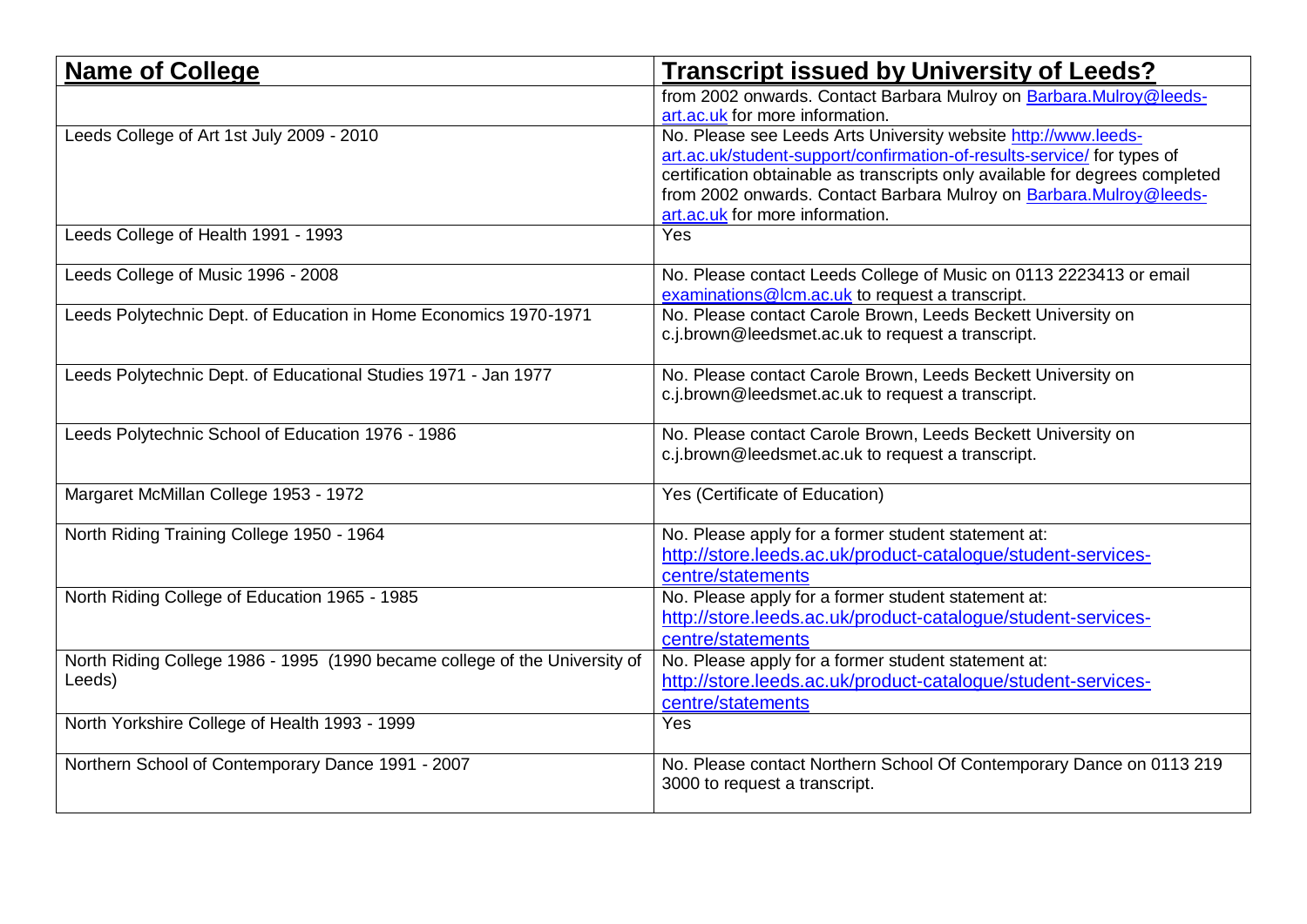| <b>Name of College</b>                                               | <b>Transcript issued by University of Leeds?</b>                      |
|----------------------------------------------------------------------|-----------------------------------------------------------------------|
| Oastler College of Education 1966 - 1970                             | Not available. Please apply for a former student statement at:        |
|                                                                      | http://store.leeds.ac.uk/product-catalogue/student-services-          |
|                                                                      | centre/statements                                                     |
| Oxford Centre for Mission Studies 1997 - 2003                        | No. Please contact the Oxford Centre for Mission Studies on           |
|                                                                      | ocms@ocms.ac.uk to request a transcript.                              |
| Ripon College 1949 - 1951                                            | No. Please contact York St John University Registry on                |
|                                                                      | studentrecords@yorksj.ac.uk to request a transcript.                  |
| Ripon Training College 1951-1965                                     | No. Please contact York St John University Registry on                |
|                                                                      | studentrecords@yorksj.ac.uk to request a transcript                   |
| School of Healthcare Studies 1993 -1997                              | Yes                                                                   |
| Singapore Aviation Academy 1995 - 1997                               | Not available. Please apply for a former student statement at:        |
|                                                                      | http://store.leeds.ac.uk/product-catalogue/student-services-          |
|                                                                      | centre/statements                                                     |
| St Johns College, York 1949 - 1975                                   | No. Please contact York St John University Registry on                |
|                                                                      | studentrecords@yorksj.ac.uk to request a transcript.                  |
| The College, Ripon 1965-1975                                         | No. Please contact York St John University Registry on                |
|                                                                      | studentrecords@yorksj.ac.uk to request a transcript.                  |
| The College of Ripon and York St John Aug 1975 - 30 Sept 2001 (1990) | No. Please contact York St John University Registry on                |
| became college of the University of Leeds)                           | studentrecords@yorksj.ac.uk to request a transcript.                  |
| Trinity and All Saints' College 1966-1990                            | No. Please contact Leeds Trinity University Student Administration on |
|                                                                      | studentadmin@leedstrinity.ac.uk to request a transcript.              |
| Trinity and All Saints College of the University of Leeds 1990-2007  | No. Please contact Leeds Trinity University Student Administration on |
|                                                                      | studentadmin@leedstrinity.ac.uk to request a transcript.              |
| Leeds Trinity and All Saints Sep 2007- Aug 2009                      | No. Please contact Leeds Trinity University Student Administration on |
|                                                                      | studentadmin@leedstrinity.ac.uk to request a transcript.              |
| Leeds Trinity University College Sep 2009- Dec 2012                  | No. Please contact Leeds Trinity University Student Administration on |
|                                                                      | studentadmin@leedstrinity.ac.uk to request a transcript.              |
|                                                                      |                                                                       |